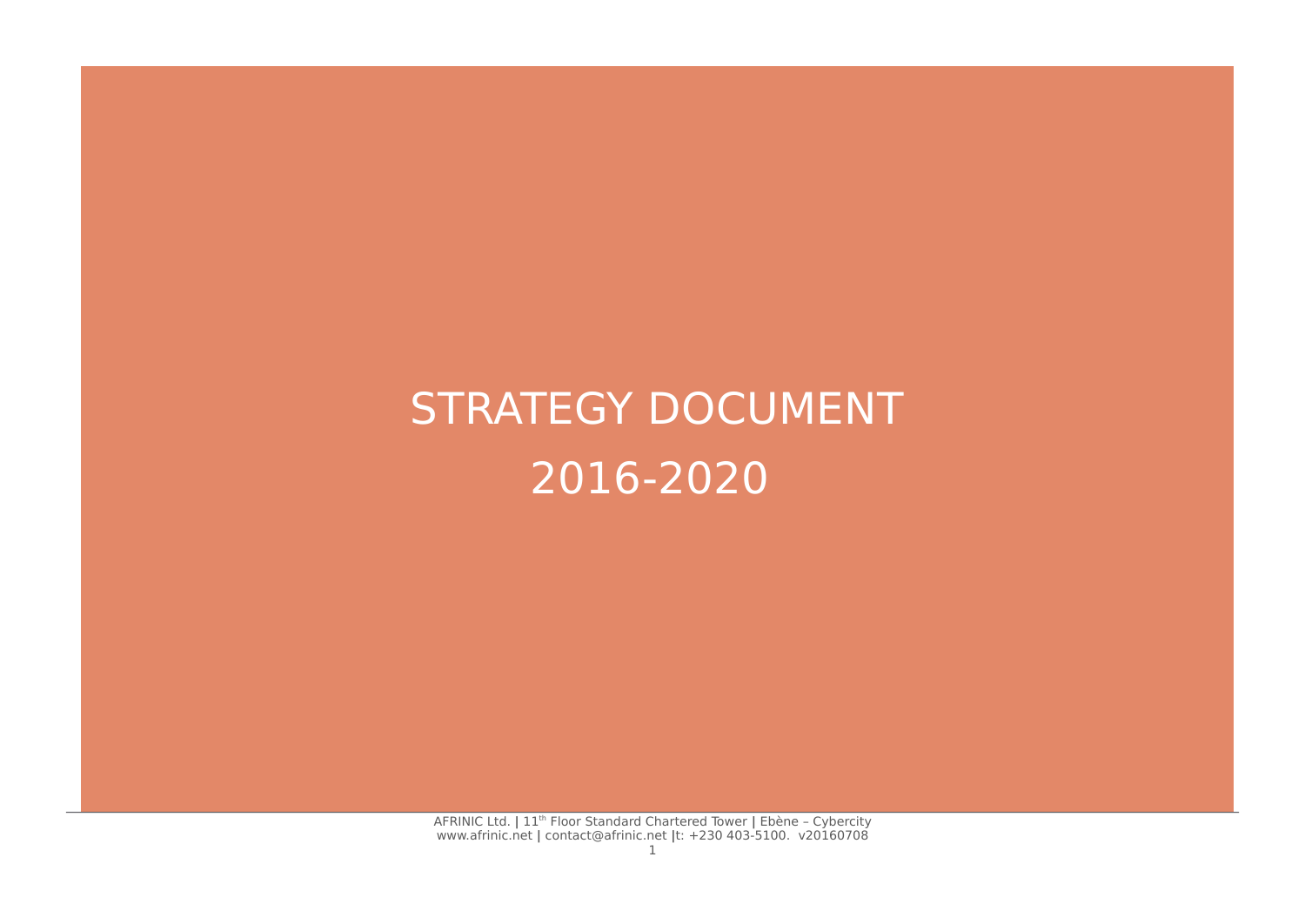# 1 Table of content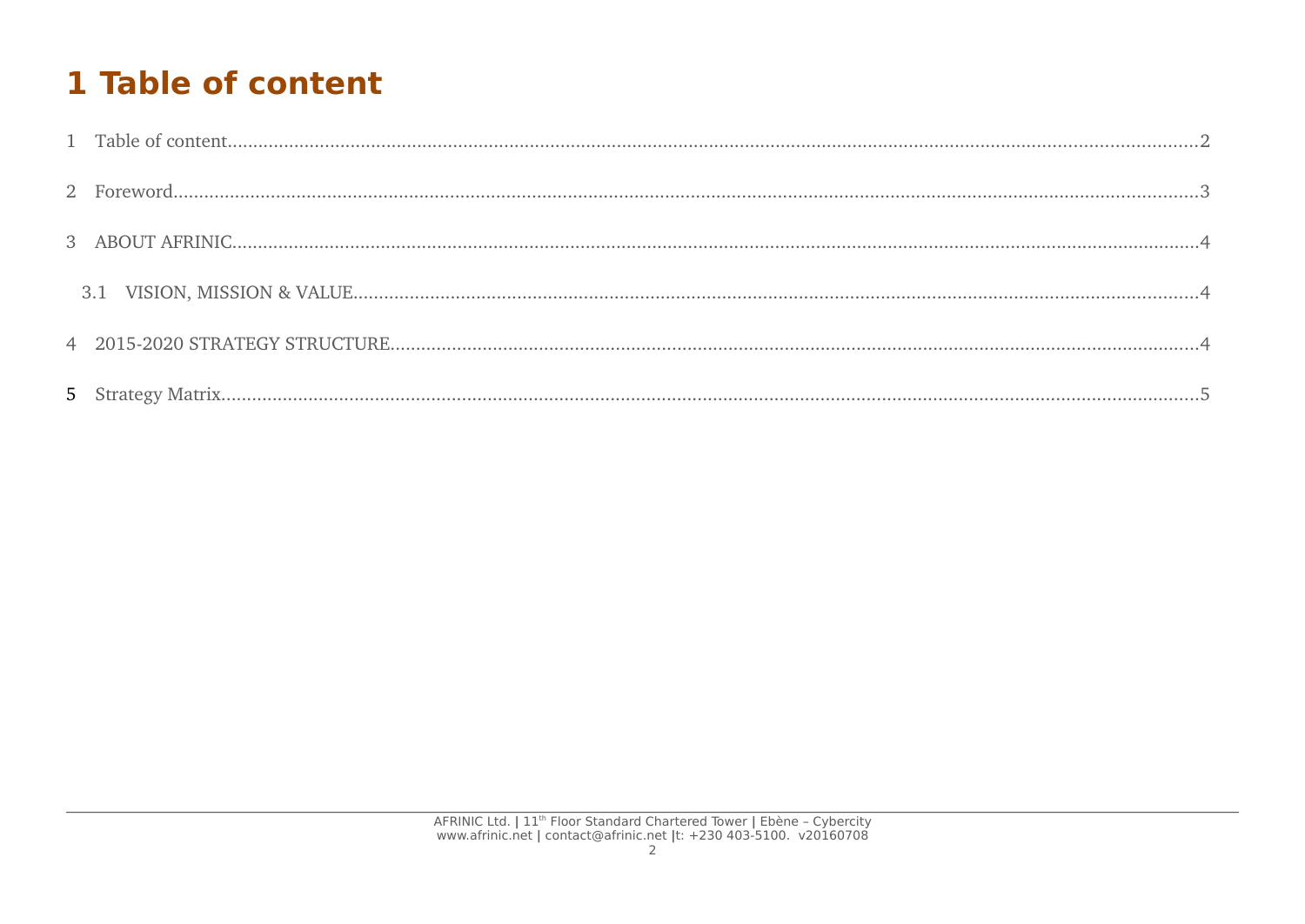## **2 Foreword**

This document is defined with the key objective of AFRINIC's growth in mind, aligning its goal and mission with the very fast evolving environment in which it operates globally. As a self funded, membership and community driven organisation, AFRINIC has the unique challenge to always balance its capacity to growth sustainably with the expectation of its community (regional and global). Effective management of its resources in order to sustain that balance while continuing to be relevant will be key in the upcoming stage of its evolution.

This document is derived from the outcome of a strategic retreat held in Mauritius in 2014, by the Executive Board, Council of Elders, the Executive Team, the Managers and the staff. It was revised by the Board in 2015 and 2016.

It is our hope that the execution of this strategy will ensure a sustainable future for AFRINIC by grounding the organisation in a cycle of performance at each and every aspect of its oversight and operations.

As any document of such importance, the outcome of this strategy process will be open for regular evaluation and review by the Board so as to ensure its alignment and relevance in the regional and global context. Although AFRINIC is a regional Registry, the scope of its mission and activities is global and that will be a key element of its sustainability.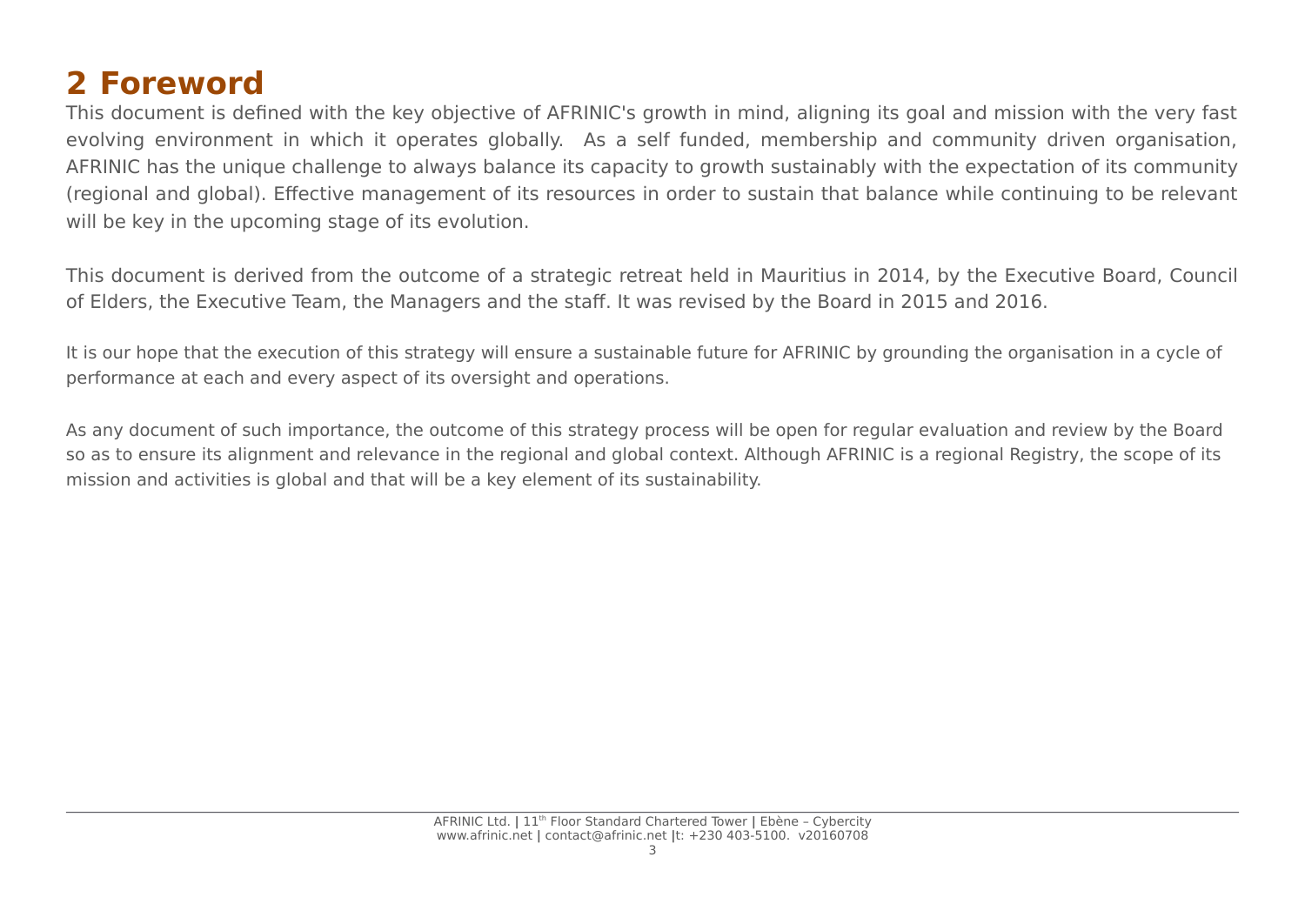# **3 ABOUT AFRINIC**

AFRINIC is the Internet number registry accredited in 2005 to manage the Internet number registry for Africa region. AFRINIC's service region covers many economies, organised in 6 sub-regions:

- Northern Africa Western Africa Central Africa
- Fastern Africa Southern Africa Indian Ocean

AFRINIC currently operates from Mauritius where it has incorporated its Headquarters. Our Offices are located at:

11<sup>th</sup> Standard Chartered Tower Ebene Cybercity, Mauritius Tel: +230 403 5101 Fax: +230 466 6758 e-mail: contact@afrinic.net

## 3.1 **VISION, MISSION & VALUE**

### **OUR VISION**

To be the leading force in growing the Internet for Africa's sustainable development

#### **OUR MISSION**

To Serve the African Community by providing professional and efficient management of Internet Number Resources, supporting Internet technology usage and development, and promoting Internet self governance.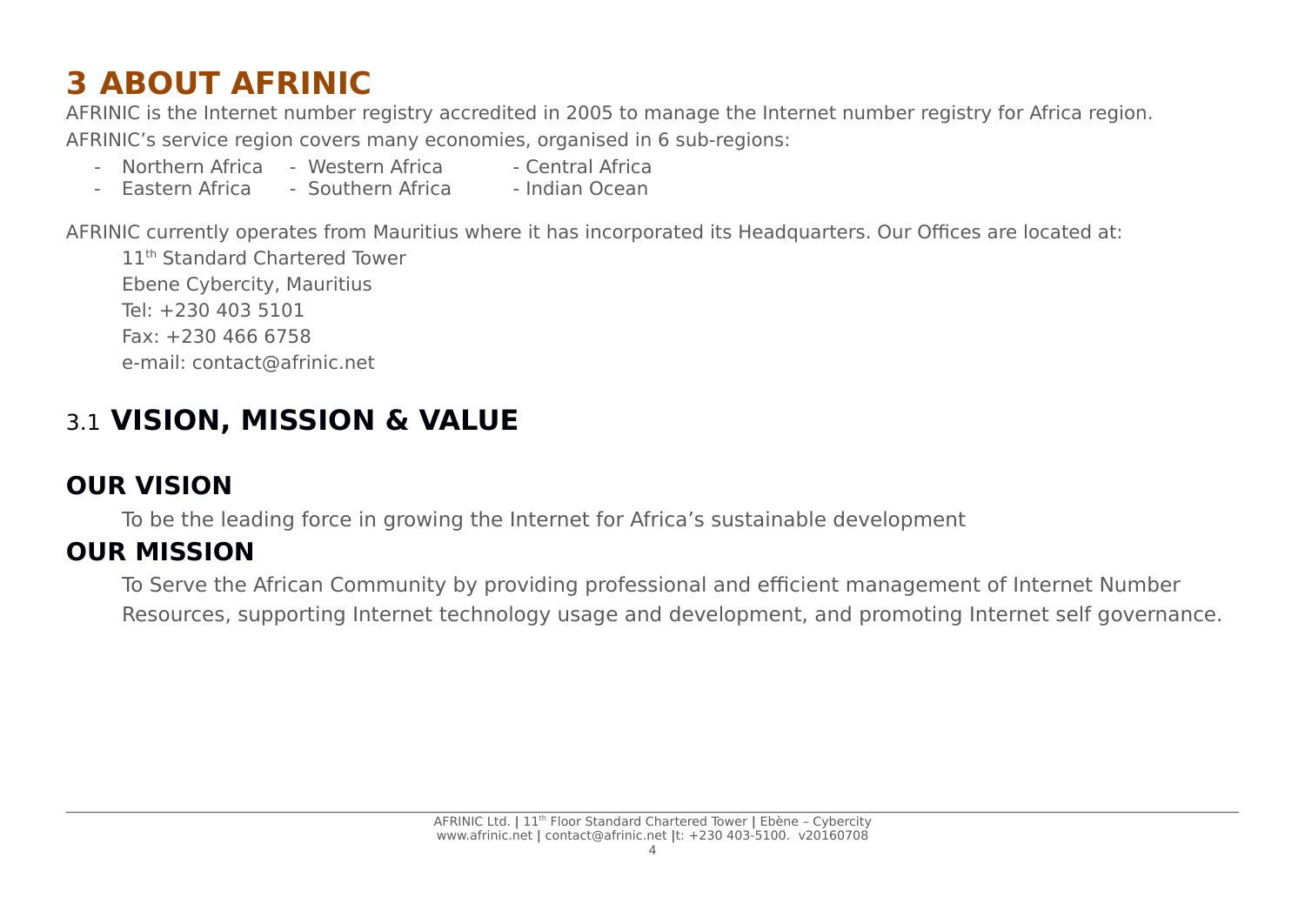## **4 Strategy Matrix**

|                                                                                                             | <b>Effective Registration</b><br>& Added Value<br><b>Services</b>                                                                                                                                                                                                                                                               | <b>Financial Sustainability</b>                                                                                                                                                                                                                                                                                                                                                        | <b>Agile and Resilient IT</b><br><b>Infrastructure</b>                                                                                                                                                                                                                                                                                                                                                                                                                   | <b>Community</b><br><b>Development</b>                                                                                                                                                                                                                                                                                                                           | <b>Global Infrastructure</b><br><b>Development</b>                                                                                                                                                                                                              |
|-------------------------------------------------------------------------------------------------------------|---------------------------------------------------------------------------------------------------------------------------------------------------------------------------------------------------------------------------------------------------------------------------------------------------------------------------------|----------------------------------------------------------------------------------------------------------------------------------------------------------------------------------------------------------------------------------------------------------------------------------------------------------------------------------------------------------------------------------------|--------------------------------------------------------------------------------------------------------------------------------------------------------------------------------------------------------------------------------------------------------------------------------------------------------------------------------------------------------------------------------------------------------------------------------------------------------------------------|------------------------------------------------------------------------------------------------------------------------------------------------------------------------------------------------------------------------------------------------------------------------------------------------------------------------------------------------------------------|-----------------------------------------------------------------------------------------------------------------------------------------------------------------------------------------------------------------------------------------------------------------|
| $\mathbf{u}$<br>bjective<br>$\overline{\mathbf{O}}$<br>$\overline{U}$<br><b>COLOR</b><br>D<br><b>Strate</b> | Improve speed<br>$\bullet$<br>and simplicity<br>of resource<br>allocation<br>process.<br>Improve WHOIS<br>$\bullet$<br>accuracy<br>Improve<br>$\bullet$<br>published<br>statistics<br>Encourage use<br>$\bullet$<br>of AFRINIC<br>routing registry<br>Ensure<br>$\bullet$<br>understanding<br>of relevant<br>market<br>dynamics | Exercise financial<br>prudence<br>Have a reserve to<br>$\bullet$<br>cover two years<br>of operational<br>budget.<br>Optimal<br>$\bullet$<br>management of<br>HR costs<br>Optimal<br>$\bullet$<br>management of<br>travel costs<br>Obtain funding<br>$\bullet$<br>for relevant<br>projects.<br>Diversify revenue<br>$\bullet$<br>Target an annual<br>$\bullet$<br>membership<br>growth. | Have<br>$\bullet$<br>Infrastructure<br>that favours<br>quick deployment<br>of new services<br>that ensure<br>quality<br>management<br>processes and<br>provide an<br>acceptable up<br>time for all<br>critical services.<br>Adhere to best<br>$\bullet$<br>technical and<br>operational<br>practices.<br>Ensure critical<br>$\bullet$<br>service continuity<br>in case of<br>disaster or<br>critical failure.<br>Adhere to a<br>$\bullet$<br>business<br>continuity plan | Encourage<br>$\bullet$<br>participation and<br>diversity in policy<br>development<br>discussions and<br>meetings.<br>Promote good<br>$\bullet$<br>relationships with<br>governments and<br>other<br>stakeholders<br>Encourage<br>$\bullet$<br>continent-wide<br>development<br>programs.<br>Provide training<br>$\bullet$<br>in relevant IP<br>related services. | Participate in<br>cyber-security<br>forums.<br>Encourage<br>$\bullet$<br>awareness of<br>IPv6.<br>Collaborate with<br>$\bullet$<br>other RIRs where<br>appropriate.<br>Collaborate with<br>other Internet-<br>related<br>organisations<br>where<br>appropriate. |